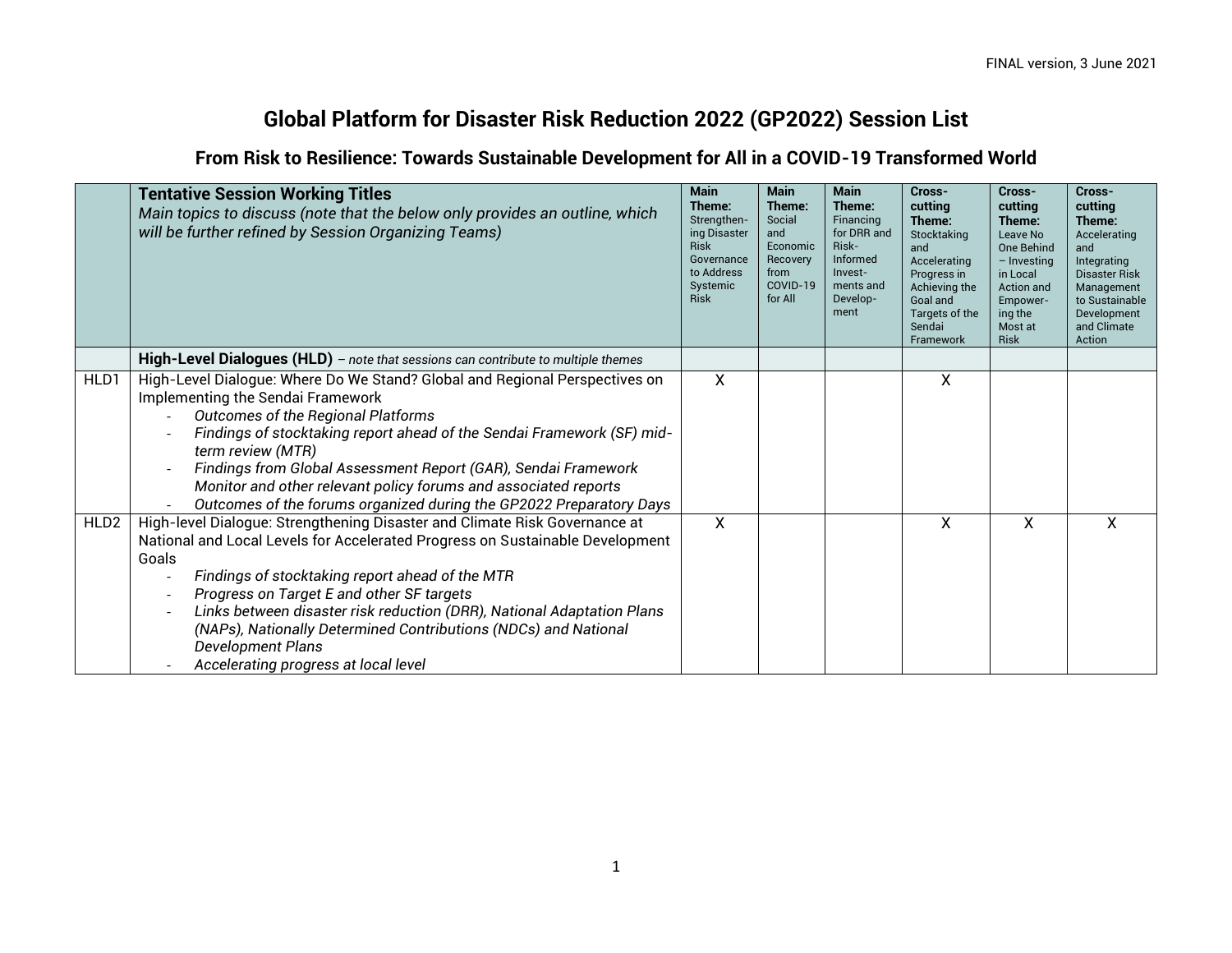|                  |                                                                                                                                                                                                                                                                                                                                                                                                                                                                                                 | Governance   | <b>Recovery</b> | <b>Financing</b>          | <b>Stocktaking</b> | Leave no one<br>behind | <b>SDGs and</b><br>climate |
|------------------|-------------------------------------------------------------------------------------------------------------------------------------------------------------------------------------------------------------------------------------------------------------------------------------------------------------------------------------------------------------------------------------------------------------------------------------------------------------------------------------------------|--------------|-----------------|---------------------------|--------------------|------------------------|----------------------------|
| HLD3             | High-Level Dialogue: Learning from COVID-19: Social and Economic Recovery<br>for All<br>Lessons from COVID-19 on systemic risk governance: understanding<br>vulnerability for accelerated Sustainable Development Goal (SDG)<br>action<br>Addressing structural governance challenges to reduce disaster risk<br>for all<br>COVID-19 implications for national strategies and associated policy<br>and regulatory frameworks<br>Aligning public health, DRR and climate change efforts for SDGs |              | X               |                           | X                  | X                      | X                          |
| HLD4             | High-level Dialogue: Accelerating Financing for Risk Prevention<br>Aligning national SDG financing frameworks with DRR and climate<br>strategies<br>Finance for climate and DRR<br>Developing financial frameworks that support SDG- and risk-informed<br>investment<br>The role of international public finance in supporting DRR                                                                                                                                                              |              |                 | $\boldsymbol{\mathsf{X}}$ | $\mathsf{X}$       |                        | X                          |
|                  | <b>Thematic Sessions (TS)</b> - note that sessions can contribute to multiple themes                                                                                                                                                                                                                                                                                                                                                                                                            |              |                 |                           |                    |                        |                            |
| $\overline{TS1}$ | Thematic Session: Improved Understanding and Governance of Systemic Risk<br>- Unpacking the 2022 Global Assessment Report<br>Findings from GAR2022<br>Understanding risk: Multi-hazard risk assessments, risk modelling,<br>early warning<br>Showcasing examples of successful systemic risk governance<br>Understanding interaction between risks and cascading effects,<br>including of hybrid and "new" risks                                                                                | $\mathsf{X}$ |                 |                           |                    |                        | X                          |
| TS <sub>2</sub>  | Thematic Session: Data challenges and solutions for disaster risk<br>management<br>Comprehensive and disaggregated data and disaster-related<br>statistics<br>Availability of and access to data and sharing of data across<br>stakeholders<br>Data revolution for DRR and climate action: data technology and<br>innovations                                                                                                                                                                   | $\mathsf{X}$ |                 |                           | $\mathsf{X}$       |                        | X                          |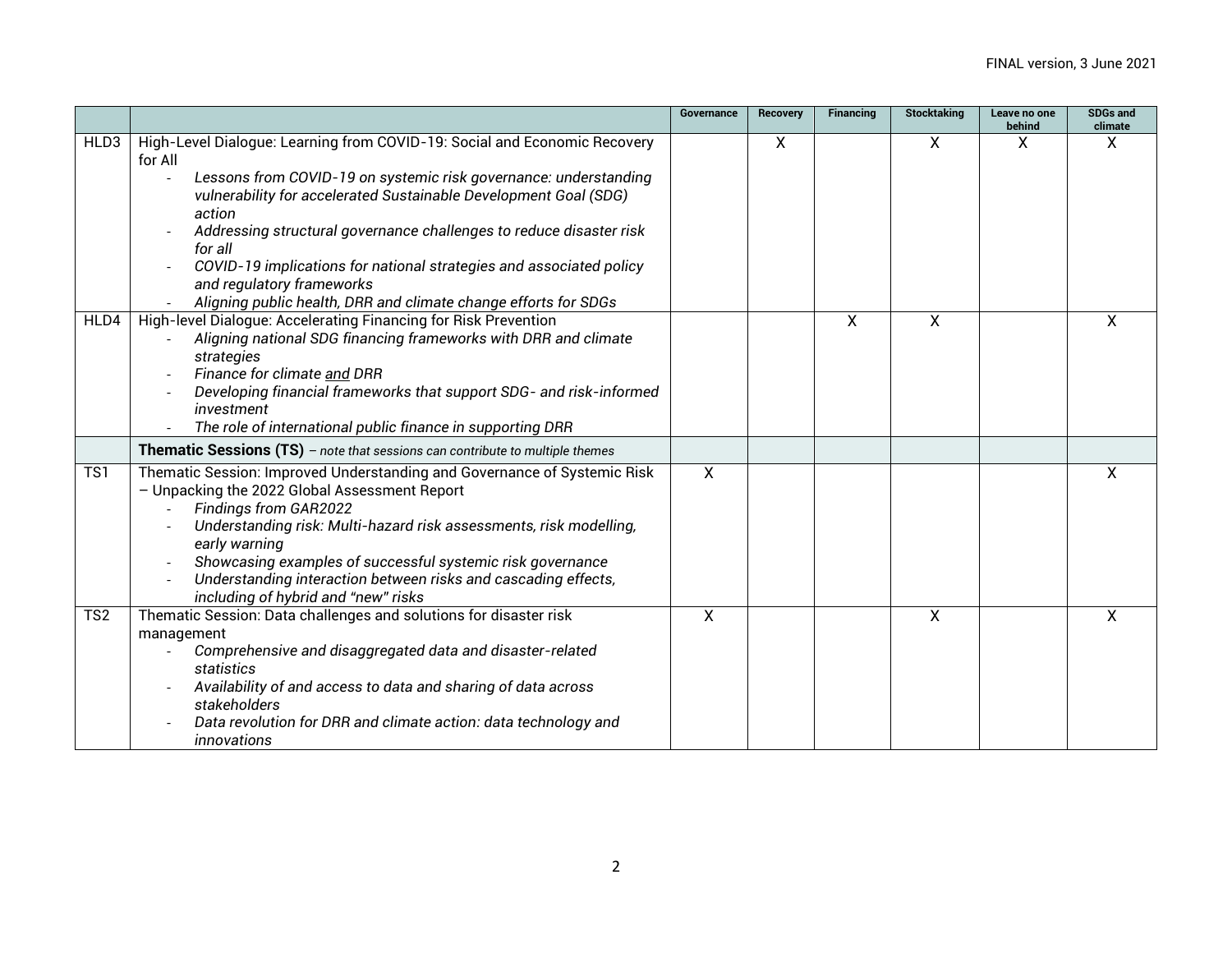|                         |                                                                              | Governance     | <b>Recovery</b> | Financing | <b>Stocktaking</b> | Leave no one<br>behind | <b>SDGs and</b><br>climate |
|-------------------------|------------------------------------------------------------------------------|----------------|-----------------|-----------|--------------------|------------------------|----------------------------|
| TS3                     | Thematic Session: Breaking the Silos - Toward Multi-hazard, Multi-sectoral   | X              |                 |           |                    | X                      | X                          |
|                         | Approaches to Managing Risk                                                  |                |                 |           |                    |                        |                            |
|                         | Risk assessments at country-level                                            |                |                 |           |                    |                        |                            |
|                         | Methodologies and updates on multi-hazard assessment, scenario               |                |                 |           |                    |                        |                            |
|                         | building, modelling, forecasting and triggers for early warning/action       |                |                 |           |                    |                        |                            |
|                         | Breaking silos across stakeholders and sectors                               |                |                 |           |                    |                        |                            |
| TS4                     | Thematic Session: Nature-based Solutions for Disaster and Climate Resilience | $\mathsf{X}$   |                 |           |                    | $\mathsf{X}$           | X                          |
|                         | Using Nature-based Solutions to reduce risks                                 |                |                 |           |                    |                        |                            |
|                         | The role of youth, communities and indigenous people in Nature-              |                |                 |           |                    |                        |                            |
|                         | based Solutions: empowering local actors                                     |                |                 |           |                    |                        |                            |
|                         | Action: from policy to practice and the business case for Nature-            |                |                 |           |                    |                        |                            |
|                         | based Solutions in recovery, investment and development policies and         |                |                 |           |                    |                        |                            |
|                         | strategies                                                                   |                |                 |           |                    |                        |                            |
| $\overline{\text{TS5}}$ | Thematic Session: Enhancing Understanding and Management of Disaster         | $\overline{X}$ |                 |           |                    | $\overline{X}$         |                            |
|                         | <b>Risk in Humanitarian Contexts</b>                                         |                |                 |           |                    |                        |                            |
|                         | Understanding disaster risk in humanitarian contexts and frameworks          |                |                 |           |                    |                        |                            |
|                         | Managing disaster risk through joint risk analysis, monitoring, early        |                |                 |           |                    |                        |                            |
|                         | warning, anticipatory action and advocacy                                    |                |                 |           |                    |                        |                            |
|                         | Reducing vulnerability to disaster and climate risk for those most at        |                |                 |           |                    |                        |                            |
|                         | risk in humanitarian settings                                                |                |                 |           |                    |                        |                            |
|                         | Working with local and national institutions to manage disaster risk         |                |                 |           |                    |                        |                            |
| TS <sub>6</sub>         | Thematic Session: Strengthening Governance to Reduce Disaster-related        | X              |                 |           |                    | $\mathsf{X}$           | X                          |
|                         | Displacement                                                                 |                |                 |           |                    |                        |                            |
|                         | Understanding disaster displacements: data and assessments                   |                |                 |           |                    |                        |                            |
|                         | Strengthening governance of disaster displacement                            |                |                 |           |                    |                        |                            |
|                         | Integrated sustainable development, climate action and DRR                   |                |                 |           |                    |                        |                            |
|                         | approaches to addressing disaster displacement                               |                |                 |           |                    |                        |                            |
| TS7                     | Thematic Session: Diversity in DRR leadership                                | $\mathsf{X}$   |                 |           | $\mathsf{X}$       | $\mathsf{X}$           |                            |
|                         | Barriers to women, youth and persons living with disability                  |                |                 |           |                    |                        |                            |
|                         | participation in DRR                                                         |                |                 |           |                    |                        |                            |
|                         | Benefits of inclusive, gender-responsive and accessible DRR for              |                |                 |           |                    |                        |                            |
|                         | everyone                                                                     |                |                 |           |                    |                        |                            |
|                         | How diversity in DRR leadership can drive inclusive, gender-                 |                |                 |           |                    |                        |                            |
|                         | responsive and accessible DRR                                                |                |                 |           |                    |                        |                            |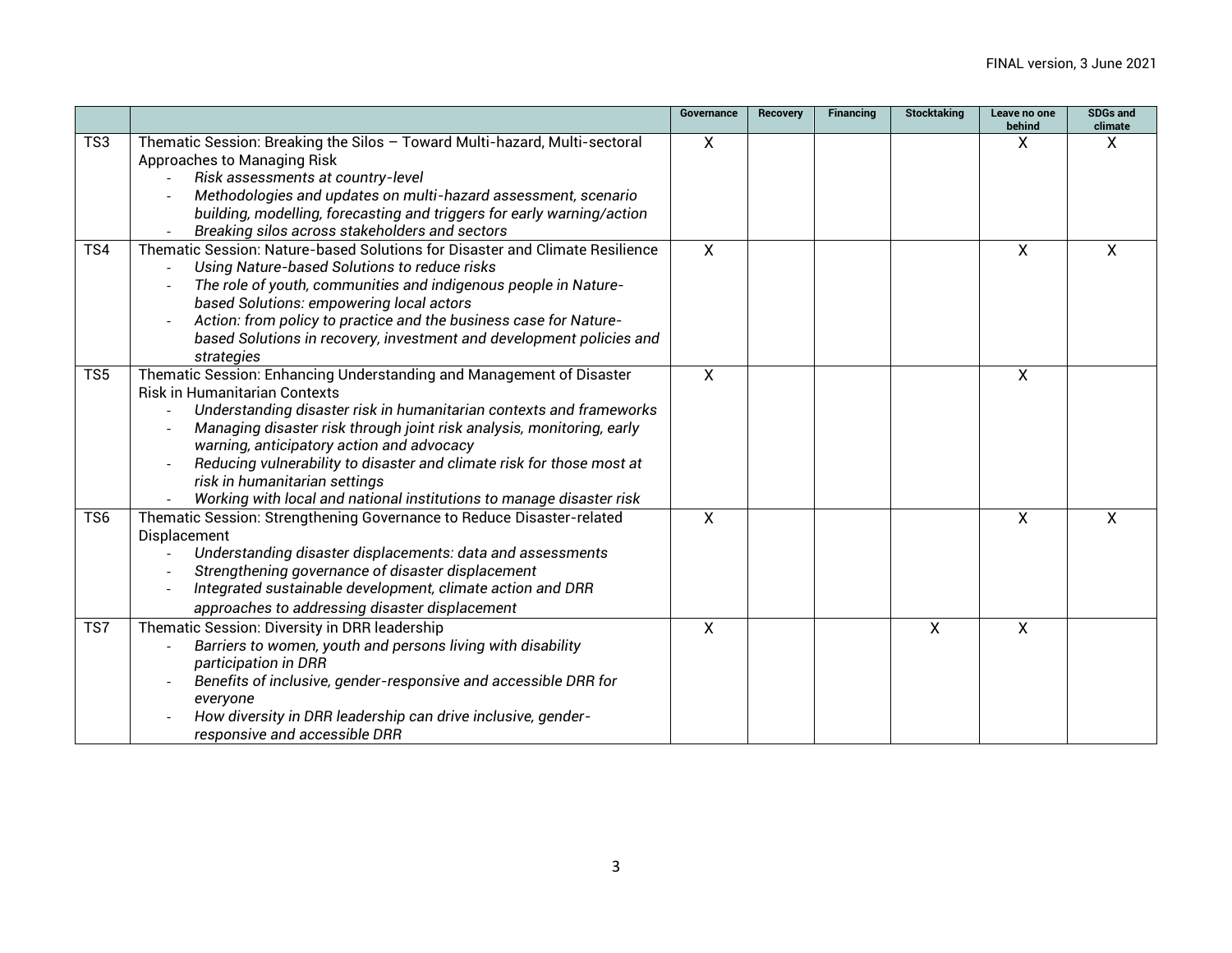|                 |                                                                                                           | Governance | <b>Recovery</b>  | <b>Financing</b> | <b>Stocktaking</b> | Leave no one<br>behind | <b>SDGs and</b><br>climate |
|-----------------|-----------------------------------------------------------------------------------------------------------|------------|------------------|------------------|--------------------|------------------------|----------------------------|
| TS8             | Thematic Session: Leave No One Behind - Empowering the Most at Risk                                       |            | $\boldsymbol{X}$ |                  | X                  | X                      |                            |
|                 | <b>Through Social Protection</b>                                                                          |            |                  |                  |                    |                        |                            |
|                 | Addressing the growing protection gap and reducing disaster risks for                                     |            |                  |                  |                    |                        |                            |
|                 | those most at risk                                                                                        |            |                  |                  |                    |                        |                            |
|                 | Supporting and institutionalizing "shock-responsive" social protection                                    |            |                  |                  |                    |                        |                            |
|                 | through economic stimulus packages                                                                        |            |                  |                  |                    |                        |                            |
|                 | Institutionalizing the involvement of specific groups such as women,                                      |            |                  |                  |                    |                        |                            |
|                 | youth, and persons with disabilities in DRR                                                               |            |                  |                  |                    |                        |                            |
| TS <sub>9</sub> | Thematic Session: Resilient and Inclusive Recovery in Urban Contexts                                      |            | X                |                  |                    | X                      | X                          |
|                 | Making Cities Resilient 2030, preparing cities and settlements for                                        |            |                  |                  |                    |                        |                            |
|                 | changing risk patterns                                                                                    |            |                  |                  |                    |                        |                            |
|                 | Conducting resilience assessments and promoting the integration of                                        |            |                  |                  |                    |                        |                            |
|                 | multi-hazards in local DRR plans and strategies                                                           |            |                  |                  |                    |                        |                            |
|                 | Investment in city infrastructure and sustainable livelihoods as part of                                  |            |                  |                  |                    |                        |                            |
|                 | recovery                                                                                                  |            |                  |                  |                    |                        |                            |
|                 | Sharing practices, experience and lessons learnt between cities                                           |            |                  |                  |                    |                        |                            |
| <b>TS10</b>     | recovering from COVID-19<br>Thematic Session: Resilient Recovery of Priority Economic Sectors in the Face |            | X                |                  |                    |                        | χ                          |
|                 | of the Climate Emergency                                                                                  |            |                  |                  |                    |                        |                            |
|                 | Restoring business environments and building resilience of Least                                          |            |                  |                  |                    |                        |                            |
|                 | Developed Countries (LDCs), Landlocked Developing Countries                                               |            |                  |                  |                    |                        |                            |
|                 | (LLDCs) and Small Island Developing States (SIDS)                                                         |            |                  |                  |                    |                        |                            |
|                 | Strengthening preparedness for those most at risk and priority sectors                                    |            |                  |                  |                    |                        |                            |
|                 | for systemic risk and climate change                                                                      |            |                  |                  |                    |                        |                            |
|                 | Uneven distribution of disaster impacts: the case of tourism-                                             |            |                  |                  |                    |                        |                            |
|                 | dependent countries, regions and economic sectors                                                         |            |                  |                  |                    |                        |                            |
| <b>TS11</b>     | Thematic Session: Building a Better Future: Investing in Infrastructure                                   |            | X                |                  |                    | X                      | χ                          |
|                 | <b>Resilience for All</b>                                                                                 |            |                  |                  |                    |                        |                            |
|                 | Consideration of disaster and climate risk of infrastructure                                              |            |                  |                  |                    |                        |                            |
|                 | <i>investments</i>                                                                                        |            |                  |                  |                    |                        |                            |
|                 | Risk-informed recovery and development using blue, green and grey                                         |            |                  |                  |                    |                        |                            |
|                 | infrastructure                                                                                            |            |                  |                  |                    |                        |                            |
|                 | Consideration of specific country requirements (e.g. SIDS and LDCs)                                       |            |                  |                  |                    |                        |                            |
|                 | and specific needs of those most at risk                                                                  |            |                  |                  |                    |                        |                            |